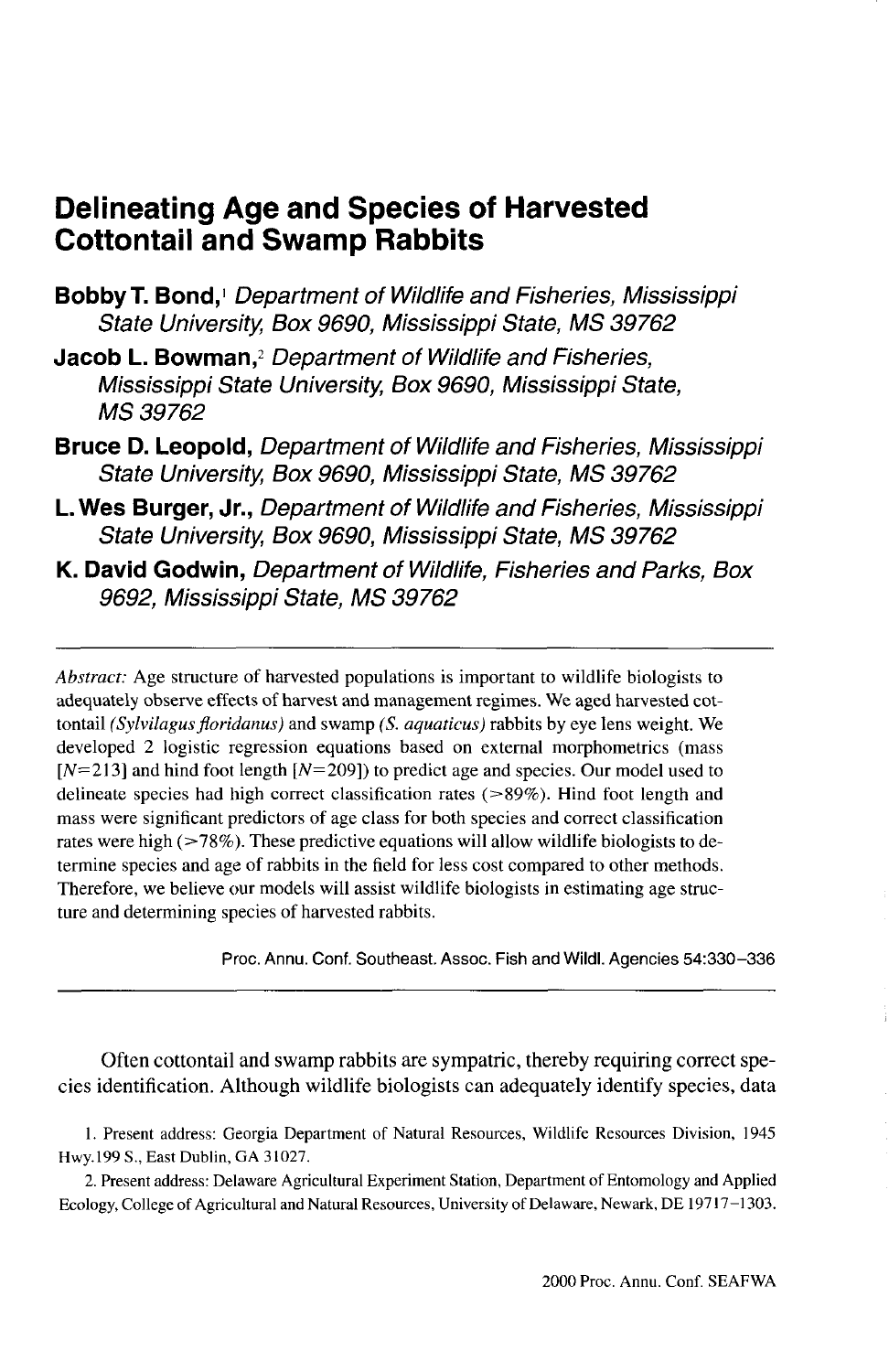are often collected by moderately trained technicians. In areas where cottontail and swamp rabbits are sympatric, delineating between species for technicians and hunters becomes difficult. Typically delineation of these 2 species is based on the nape of the neck and top of hind foot coloration (Burt and Grossenheider 1980). Therefore, a system of easily obtained morphometrics would facilitate greater accuracy and information of harvest data.

Rabbits are commonly categorized into young or old age classes by hind foot length, dry weight of eye lenses, and epiphyseal closure (Larson and Taber 1980). Hind foot length and dry weight of eye lens are used to classify rabbits into youngof-the-year and adults whereas epiphyseal closure partitions individuals as less than or greater than 10 months old (Bothma et al. 1972). Eye lens weight provides the most accurate technique to age cottontail and swamp rabbits (Martinson et al. 1961; Lord 1963; Hill 1967, 1972; Palmer et al. 1991). Processing rabbits to obtain eye lens weight takes almost 3 weeks from harvest to weighing lenses (Lord 1963, Hill 1972). Although accurate, aging based on eye lens weight may not be practical for many wildlife managers. Rabbits also can be aged by examining epiphyseal closure of the proximal and distal ends of the humeri using visual inspection or by x-ray (Thomsen and Mortensen 1946, Hale 1949, Petrides 1951, Martinson et al. 1961, Lord 1963, Hoffmeister and Zimmerman 1967, Bothma et al. 1972). Similarly, aging by epiphyseal closure requires dissection and expensive xray equipment.

A simple, cost-effective aging technique that could be used in the field would be useful to wildlife biologists at hunter check stations. Previous studies have used univariate morphological measurements such as hind foot length (Beule and Studholme 1942, Petrides 1951, Bothma et al. 1972) and body mass (Schwartz 1941, Haugen 1942, Lord 1963, Bothma et al. 1972) to determine age with some success. If different morphometric characteristics provide non-redundant information, than simultaneous use of this information in a multivariate context should provide greater discrimination than univariate approaches. No study has reported simultaneous use of morphometric measurements to accurately and quickly predict age of cottontail and swamp rabbits. Therefore, we collected external morphometrics that are easily collected in the field during the harvest season and developed logistic regression equations using these measurements to predict species and species-specific age. We used cross-validation to evaluate the efficacy of these morphometrics to differentiate species and age of harvested rabbits, within a population of sympatric cottontail and swamp rabbits.

We thank all the hunters, graduate students, and the Mississippi Department of Wildlife, Fisheries and Parks conservation officers for their cooperation during this project. We also would like to thank M. Chamberlain, G. Hurst, and B. Strickland for providing comments on this manuscript. This project was funded by the Mississippi Department of Wildlife, Fisheries and Parks with a special small game research contract. This manuscript was approved for publication as Journal Article No. Wf 126 of the Forest and Wildlife Research Center, Mississippi State University.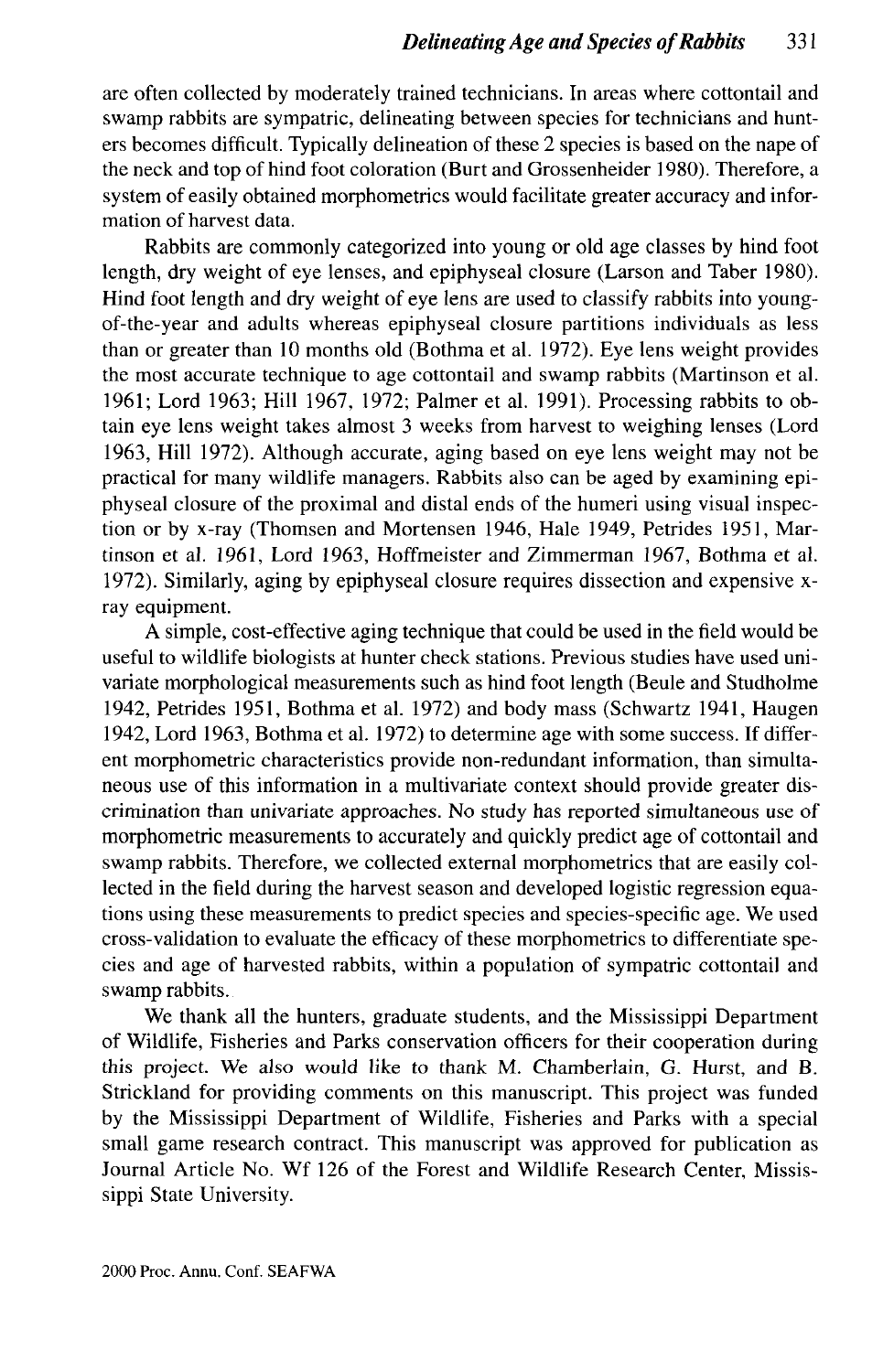#### 332 **Bond et al.**

#### **Methods**

Rabbits were collected on Trim Cane Wildlife Management Area (320 ha) located in Oktibbeha County, Mississippi. This area was converted from hardwood forests to soybean fields in the early 1970s and farmed until 1986 (Taylor 1996). Then, the area naturally succeeded into primarily oldfield and hedgerow habitats. Because of flat topography, poorly drained soils, and bordering Trim Can Creek, the area periodically floods in winter and spring (Taylor 1996).

Rabbit harvest was regulated by the Mississippi Department of Wildlife, Fisheries and Parks and personnel of the Department of Wildlife and Fisheries, Mississippi State University. The rabbit harvest season was the Saturday closest to October 15 until the last day in February. Rabbits used in this study were harvested in the 1997-98 and 1998-99 seasons. Hunters were selected by a lottery system. Hunts were conducted 2 weekends for October, December, January, and February, and 3 weekends in November. Hunters were required to check in all harvested rabbits.

For each harvested rabbit, we determined the species, sex, hind foot length, live body mass, and collected eyes. We determined species by the nape of the neck and top of hind foot coloration (Burt and Grossenheider 1980), and sex by primary sexual characteristics (Petrides 1951). We measured hind foot length to the nearest mm with a 2 m Lufkin measuring tape that was graduated into mm. Rabbits were weighed to the nearest 5 g using either a 2 or 5 kg Horns laboratory scale for cottontail and swamp rabbits, respectively. Because of our extensive experience with cottontail and swamp rabbits, we assumed that we correctly identified rabbit species.

Eye lenses were extracted, placed in 10% formalin for 2 weeks, oven-dryed at 80 C for 7 days, and weighed to the nearest 0.0001 g. We classified rabbits as adult or juvenile (young-of-the-year) from eye lens weight. Rongstad (1966) proposed a north-south gradient in lens weights. However, Hill (1972) noted that there appeared to be less of a difference in lens weights between Illinois and Alabama, than between Illinois and Wisconsin. Therefore, we used a known-age eye lens chart from Alabama (Hill 1972). Hill (1967) and Martinson et al. (1961) charted eye lens weights of swamp rabbits harvested in Alabama and Missouri, respectively. Hill (1967) observed no overlap of eye lens weights at 200 mg and Martinson et al. (1961) observed no overlap at 205 mg, a difference of only 5 mg; thus, they used those lens weights to discern between adult and juvenile swamp rabbits. We used 200 mg to delineate age of swamp rabbits (Hill 1967); if we had used Martinson et al. (1961) it would only have changed the age of 1 rabbit. We assumed that lens weights we collected did not deviate significantly from data obtained by Hill (1967, 1972). This research was conducted under Mississippi State University Institute of Animal Care and Use Committee (Approval No. 97-022).

We developed predictive logistic regression models to age rabbits (adult and juvenile) by species and to predict species (cottontail and swamp rabbit). We used hind foot length and body mass as predictor variables. We used the forward variable selection procedure ( $\alpha$ =0.05) in SAS to determine significant variables (SAS Inst. 1989). Each model (for age or species) was derived from the first year of data and ï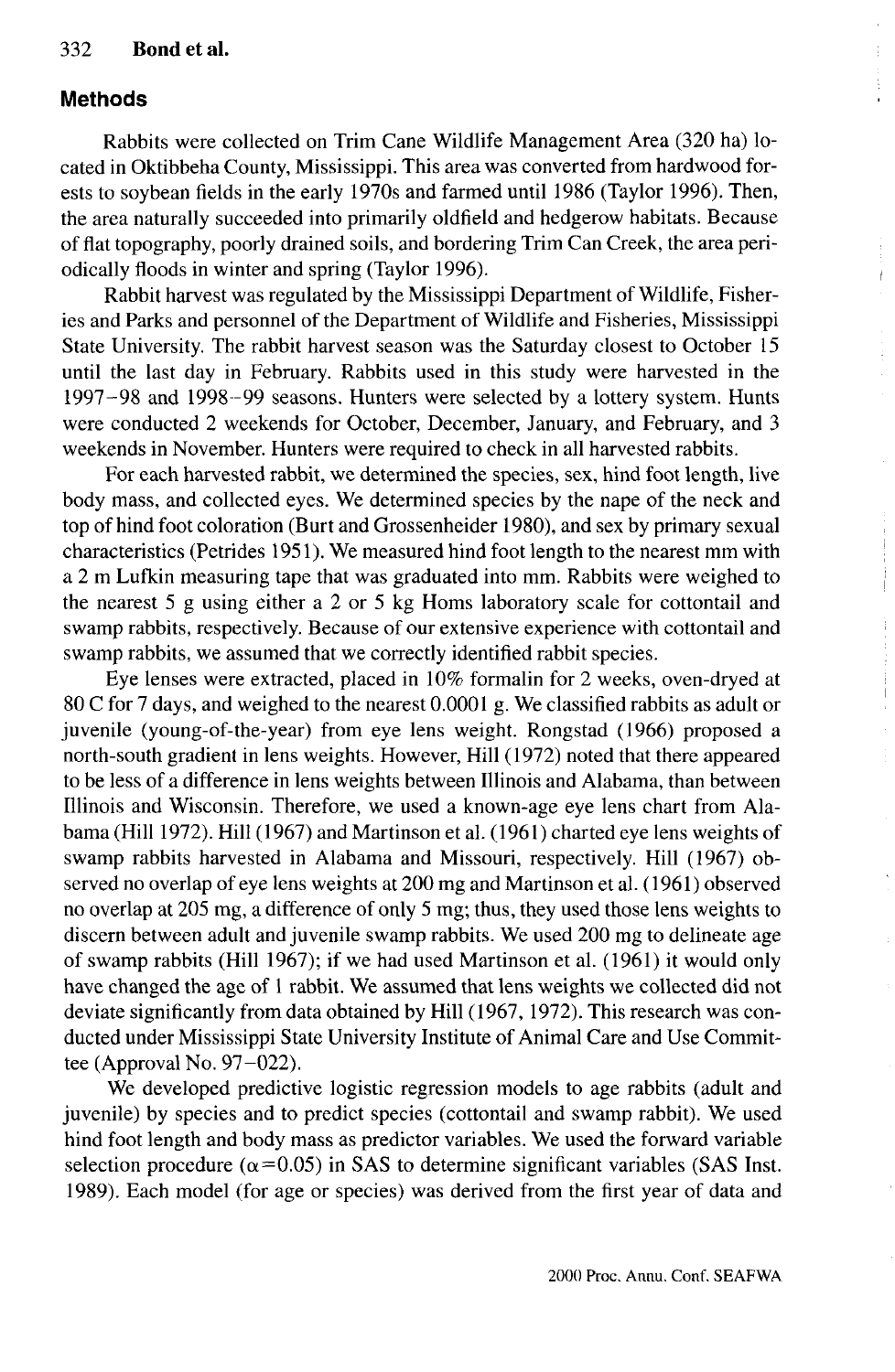then validated using the second year of data; then the process was reversed. Finally, all data were regressed to compute a total model for species and age classification for each species.

## **Results**

We obtained 213 hind foot lengths and 209 body masses from 215 harvested rabbits during the 2 hunting seasons. Because mass was the only significant predictor variable to delineate between species, we were able to calculate the cut-off mass between cottontail and swamp rabbits; i.e., rabbits that weighed  $\geq 1,387$  g were classified as swamp rabbits; lighter rabbits were classified as cottontail rabbits (Table 1). Our model correctly classified the species of 89% and 96% of rabbits for the 1997-98 and 1998-99 hunting seasons, respectively (Table 1). During the 1997-98 season, the model misclassified 14 swamp rabbits as cottontails but correctly classified all cottontails. During the 1998-99 season, the model misclassified 3 cottontails as swamp rabbits but correctly classified all swamp rabbits.

Hind foot length and mass were significant predictors of age class for both cottontail and swamp rabbits (Table 1). Our age classification model correctly classified the age of 79% of cottontail rabbits for each of the 2 seasons, and 81% and 84% of swamp rabbits for the 1997-98 and 1998-99 seasons, respectively. For cottontail rabbits, the model misclassified 5 rabbits as adults and 4 as juveniles during the 1997-98 season and 8 rabbits as adults and 6 as juveniles during the 1998-99 season. For swamp rabbits, the model misclassified 1 rabbit as an adult and 5 as juveniles during the 1997-1998 season and misclassified 8 rabbits as adults and 6 as juveniles during the 1998-99 season.

## **Discussion**

The best aging techniques should be accurate, easy to use, and cost effective. Previous aging methods for rabbits have not met all these criteria. We evaluated the effectiveness of easily collected morphological measurements to predict age and species of harvested rabbits on an area where cottontail and swamp rabbits were sympatric.

The only way to distinguish cottontail and swamp rabbits is by coloration of the nape of the neck and top of hind foot (Burt and Grossenheider 1980). However, we have observed biologists and hunters having difficulty in delineating between species. Inability to differentiate species is problematic in areas of sympatric populations of swamp and cottontail rabbits. Concern exists in numerous states regarding the need to protect swamp rabbit populations from harvest. Allowing liberal harvest regimes for cottontails while conservatively harvesting declining swamp rabbit populations will require good regional data on the constitution of local harvests. Missouri is experiencing this dilemma in the boot-heel region (T. V. Dailey, Mo. Dep. Conserv., pers. commun.). Accurate but quick field identification is particularly important for establishing regulations, assessing compliance by hunters, and for enforcement by conservation officers. It is imperative that state wildlife agencies begin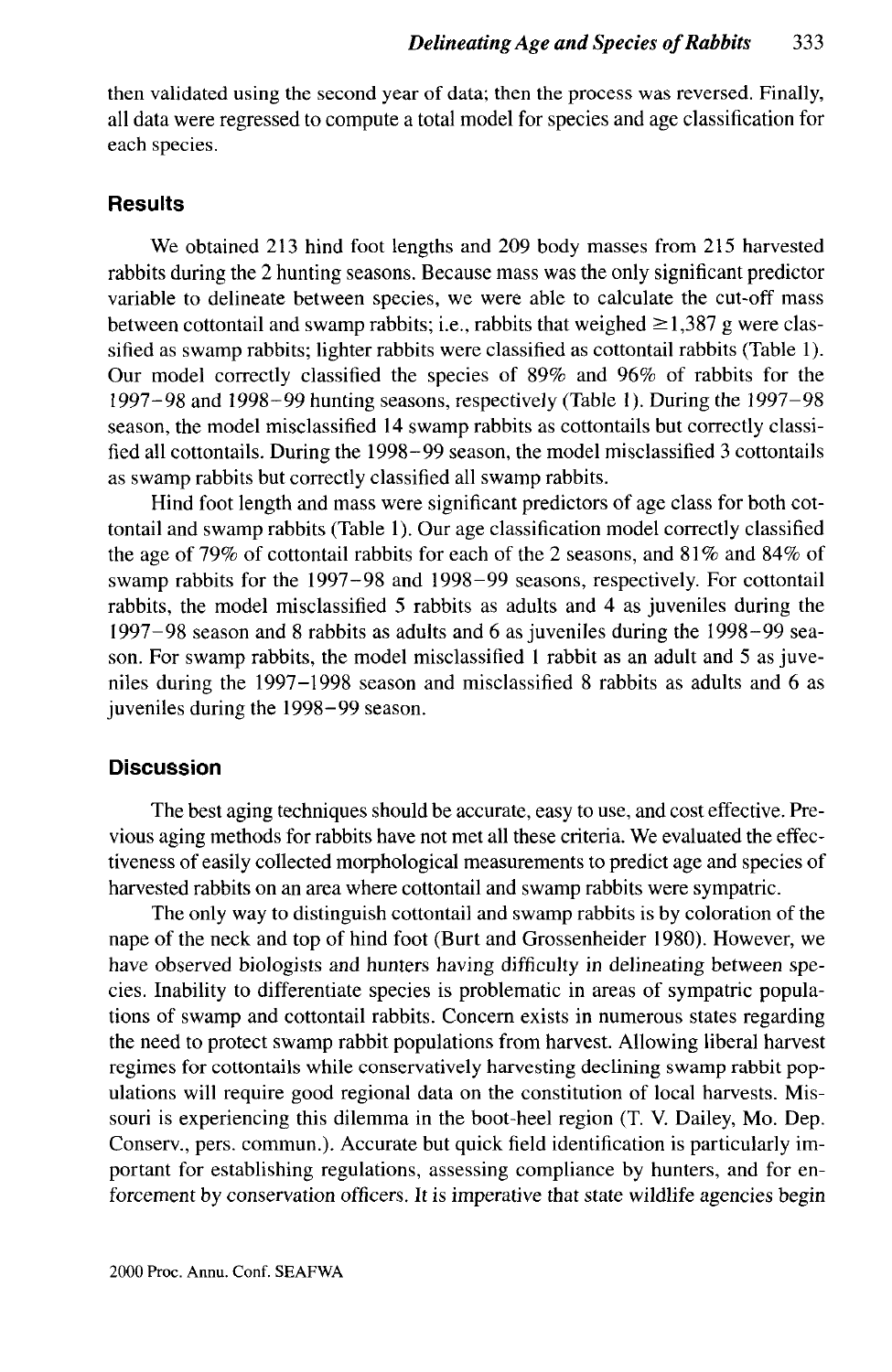| Model                  | Parameter estimates |          |           |         |       |         | Percentage classification |                  |                  |
|------------------------|---------------------|----------|-----------|---------|-------|---------|---------------------------|------------------|------------------|
|                        |                     |          | Hind foot |         | Body  |         |                           | False            |                  |
|                        | Intercept           | (SE)     | length    | (SE)    | mass  | (SE)    | Correct                   | Pos <sup>a</sup> | Neg <sub>b</sub> |
| Species <sup>c</sup>   |                     |          |           |         |       |         |                           |                  |                  |
| $1997 - 98$            | $-26.501$           | (8.919)  |           |         | 0.018 | (0.003) | 89%                       | $0\%$            | 11%              |
| 1998-99                | $-18.989$           | (3.989)  |           |         | 0.014 | (0.003) | 96%                       | 4%               | $0\%$            |
| All                    | $-19.417$           | (3.277)  |           |         | 0.014 | (0.002) |                           |                  |                  |
| Age Class <sup>d</sup> |                     |          |           |         |       |         |                           |                  |                  |
| Cottontail rabbit      |                     |          |           |         |       |         |                           |                  |                  |
| 1997–98                | $-20.849$           | (11.880) | 0.038     | (0.126) | 0.014 | (0.004) | 79%                       | $9\%$            | 12%              |
| 1998-99                | $-13.928$           | (9.532)  | 0.014     | (0.119) | 0.010 | (0.004) | 79%                       | 9%               | 12%              |
| All                    | $-15.984$           | (7.287)  | 0.008     | (0.083) | 0.013 | (0.003) |                           |                  |                  |
| Swamp rabbit           |                     |          |           |         |       |         |                           |                  |                  |
| $1997 - 98$            | 8.096               | (14.808) | $-0.410$  | (0.216) | 0.017 | (0.007) | 81%                       | 16%              | 3%               |
| 1998-99                | 4.516               | (14.973) | $-0.231$  | (0.166) | 0.009 | (0.003) | 84%                       | $0\%$            | 16%              |
| All                    | 2.542               | (9.662)  | $-0.234$  | (0.114) | 0.011 | (0.003) |                           |                  |                  |

**Table 1.** Logistic regression equations to determine species (cottontail or swamp rabbit) and age class (adult or juvenile) of harvested rabbits on Trim Cane Wildlife Management Area, Mississippi, 1997-1999.

a. Percentage of rabbits classified as swamp rabbit that were actually cottontail, or percentage classified as adult that were actually juvenile.

b. Percentage of rabbits classified as cottontail that were actually swamp rabbit, or percentage classified as juvenile that were actually adult.

c. Predicted logit values for classifying a rabbit as a swamp rabbit.

d. Predicted logit values for classifying a rabbit as an adult.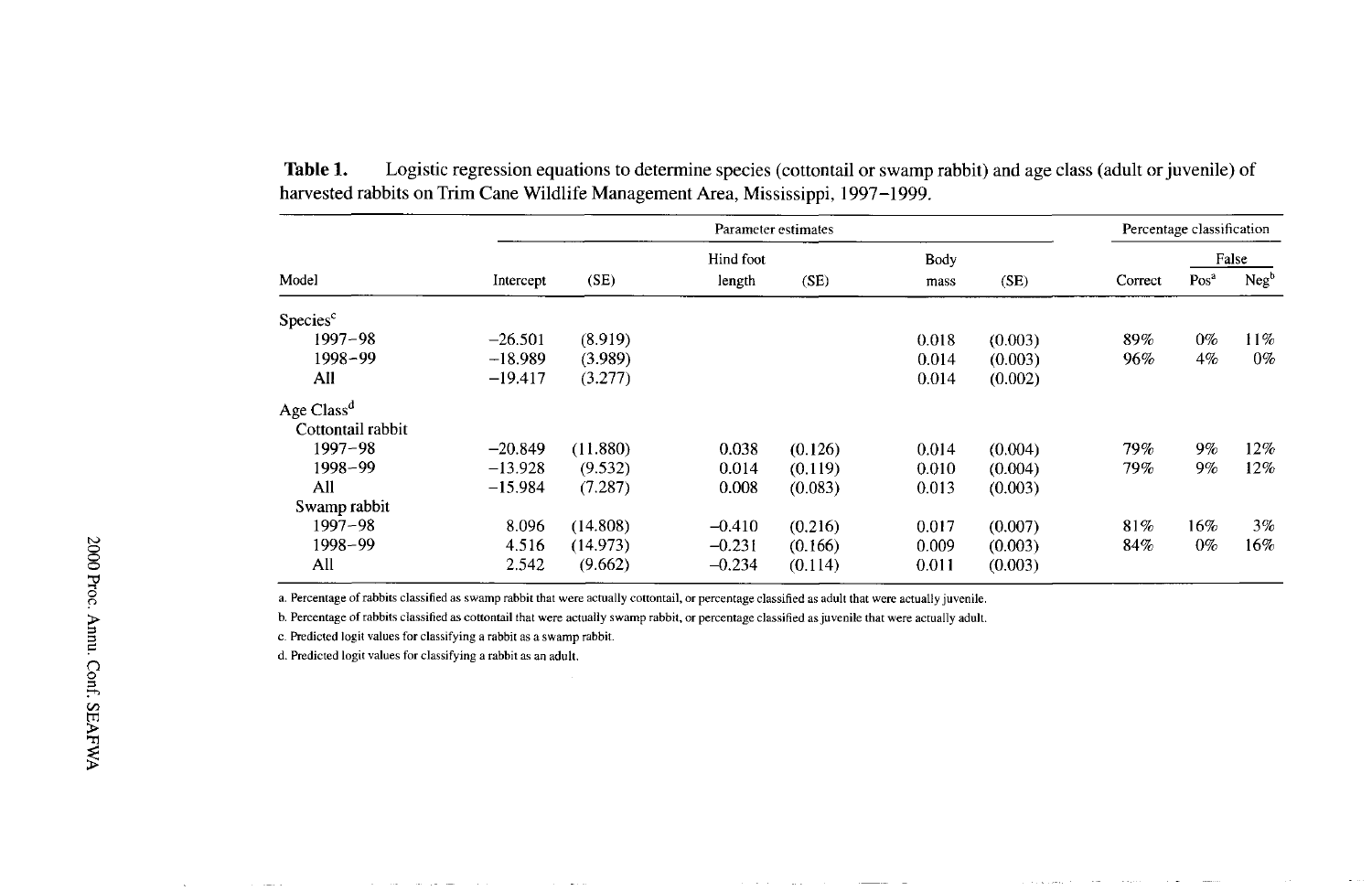to better monitor swamp rabbit population trends, because this species is thought to be declining throughout its native range (Sole 1994). Therefore, we provide a species classification model using body mass that is quite accurate  $(>\!\!89\%)$ .

Our age class models yielded high correct classification rates using mass and hind foot length from harvested rabbits. The lowest classification rate  $(>=78\%)$  we observed was for the model aging cottontail rabbits. For comparison to other aging classification rates for other species of wildlife, we chose the white-tailed deer *(Odocoileus virginianus)* because of the commonality and wide-spread use of aging for this species. The 2 most used aging criteria methods for white-tailed deer are tooth wear and replacement and cementum annuli (Jacobson and Reiner 1989). Jacobson and Reiner (1989) reported correct classification rates of 75% and 71% for tooth wear and replacement and cementum annuli, respectively. Jacobson and Reiner (1989) also reported that 55 biologists in the southeastern United States had a correct classification rate for 98 known-age deer mandibles of 63% using wear and replacement. Therefore, in comparison to age classification rates of white-tailed deer, our models with their correct classification rates of 79% -84% appear acceptable for field use.

Both hind-foot length and body mass are easily collected in the field. The only supplies needed are a measuring tape and a scale. There is no need for containers, formalin, oven, or collection of legs and eyes. Additionally, rabbits can be aged if the eyes have been damaged. Our logistic regression models resulted in high classification rates for delineating species and species-specific age. Therefore, we believe that external measurements collected for this study were effective and would be an asset to wildlife biologists to estimate age structure and delineate species of rabbits.

## **Literature Cited**

- Beule, J. D. and A. T. Studholme. 1942. Cottontail rabbit nests and nestlings. J. Wildl. Manage. 6:133-140.
- Bothma, J. du P., J. G. Teer, and C. E. Gates. 1972. Growth and age determination of the cottontail in south Texas. J. Wildl. Manage. 36:1209-1221.
- Burt, W. H. and R. P. Grossenheider. 1980. A field guide to the mammals: North America north of Mexico. 3rd ed. Houghton-Mifflin, N.Y. 289pp.
- Hale, J. B. 1949. Aging cottontail rabbits by bone growth. J. Wildl. Manage. 13:216-225.
- Haugen, A. O. 1942. Life history studies of the cottontail rabbit in southwestern Michigan. Am. Midi. Nat. 28:204-244.
- Hill, E. P. 1967. Notes on the life history of the swamp rabbit in Alabama. Proc. Annu. Conf. Southeast. Assoc. Game and Fish Comm. 21:117-123.
- . 1972. The cottontail rabbit in Alabama. Ala. Agric. Exp. Sta. Bull. Auburn Univ., Auburn, Ala. No. 440. 100pp.
- Hoffmeister, D. F. and E. G. Zimmerman. 1967. Growth of the skull in the cottontail *(Sylvilagus floridanus)* and its application to age determination. Am. Midi. Nat. 78:198-206.
- Jacobson, H. A. and R. J. Reiner. 1989. Estimating age of white-tailed deer: tooth wear versus cementum annuli. Proc. Annu. Conf. Southeast. Assoc. Fish and Wildl. Agencies 43:286-291.